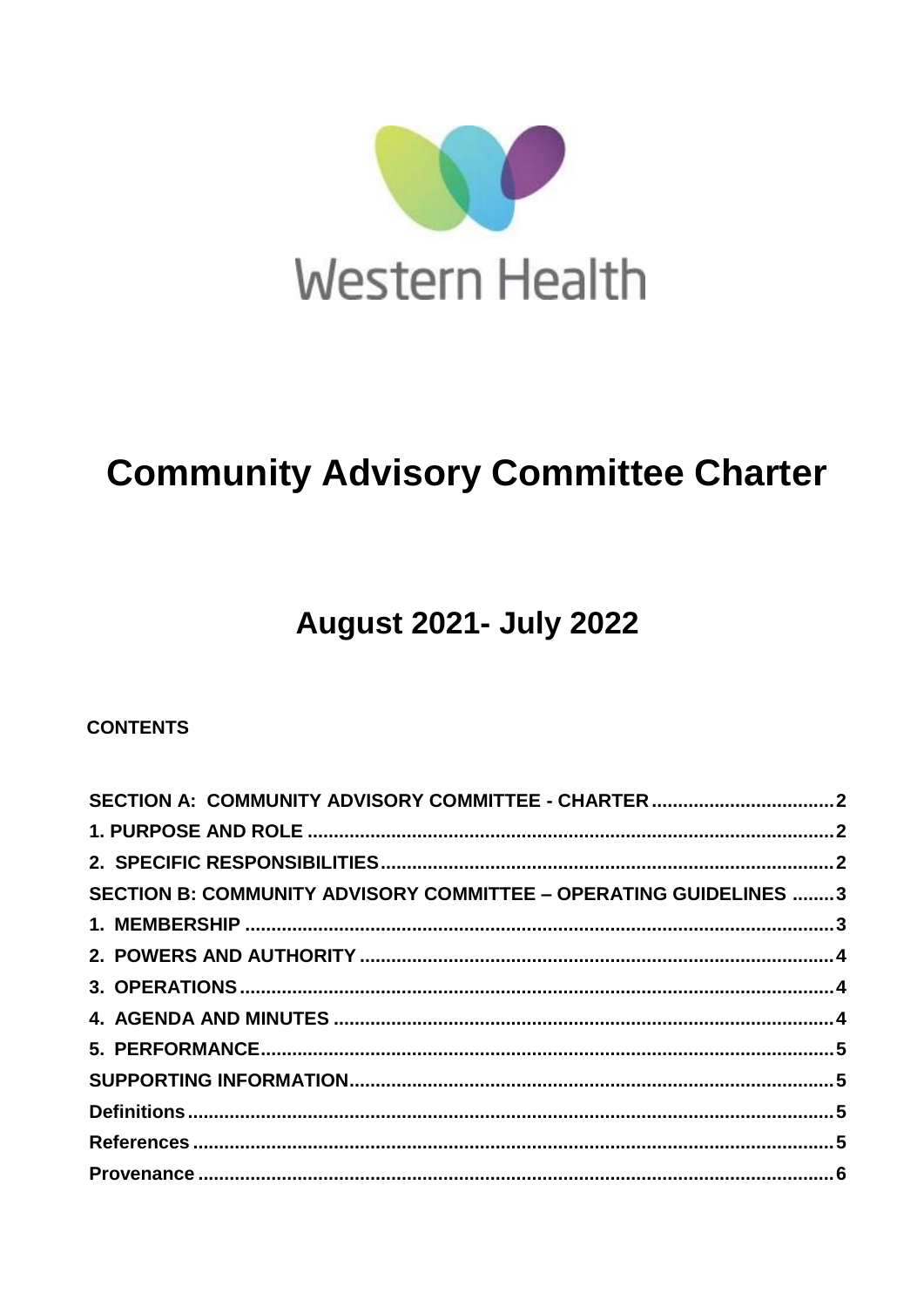

## <span id="page-1-0"></span>**SECTION A: COMMUNITY ADVISORY COMMITTEE - CHARTER**

#### <span id="page-1-1"></span>**1.** PURPOSE AND ROLE

The Community Advisory Committee is appointed by the Board of Directors of Western Health in accordance with Sections 65ZA and 65ZB of the Health Services Act 1988.

The **purpose** of the Community Advisory Committee (CAC) is to ensure that Western Health engages with and involves consumers, carers and community members in decisions about its service operations, planning and policy development. This engagement is based on the principles that consumer participation is a democratic right, improves the safety and quality of health care and leads to improved health outcomes for patients.

The **role** of the committee is to:

- **•** represent and advocate for the community
- engage with the community to understand their needs, including the consumers and carers who use the health service
- advise the board and the health service on consumer, carer and community views on health service development, planning and quality improvement

Committee representation is shaped by the diversity of the Western Health community based on ethnicity, language, religion, values and beliefs systems, disability, socio-economic status, sexuality, gender, age and educational background and a focus on health issues as indicated in our strategic plan, and the future health needs of the west.

#### <span id="page-1-2"></span>2. SPECIFIC RESPONSIBILITIES

The Community Advisory Committee specific responsibilities are as follows:

#### **2.1 To foster engagement, consultation and participation with consumers, carers and community members**

The Community Advisory Committee will:

- Review the communication strategies for ongoing consultation with the community.
- Liaise and collaborate with relevant community, consumer and health service organisations in its catchment area.
- Contribute to planning for the annual WH Open Access Board Meeting and participate in the event**.**
- Attend relevant events/meetings/forums to engage with the WH broader consumer advisor team

## **2.2 To identify and advise the Board and health service of the key priority areas for planning and policy development on behalf of consumers, carers and community members**

The Community Advisory Committee will:

Identify and advise on priority areas and issues requiring consumer and community participation.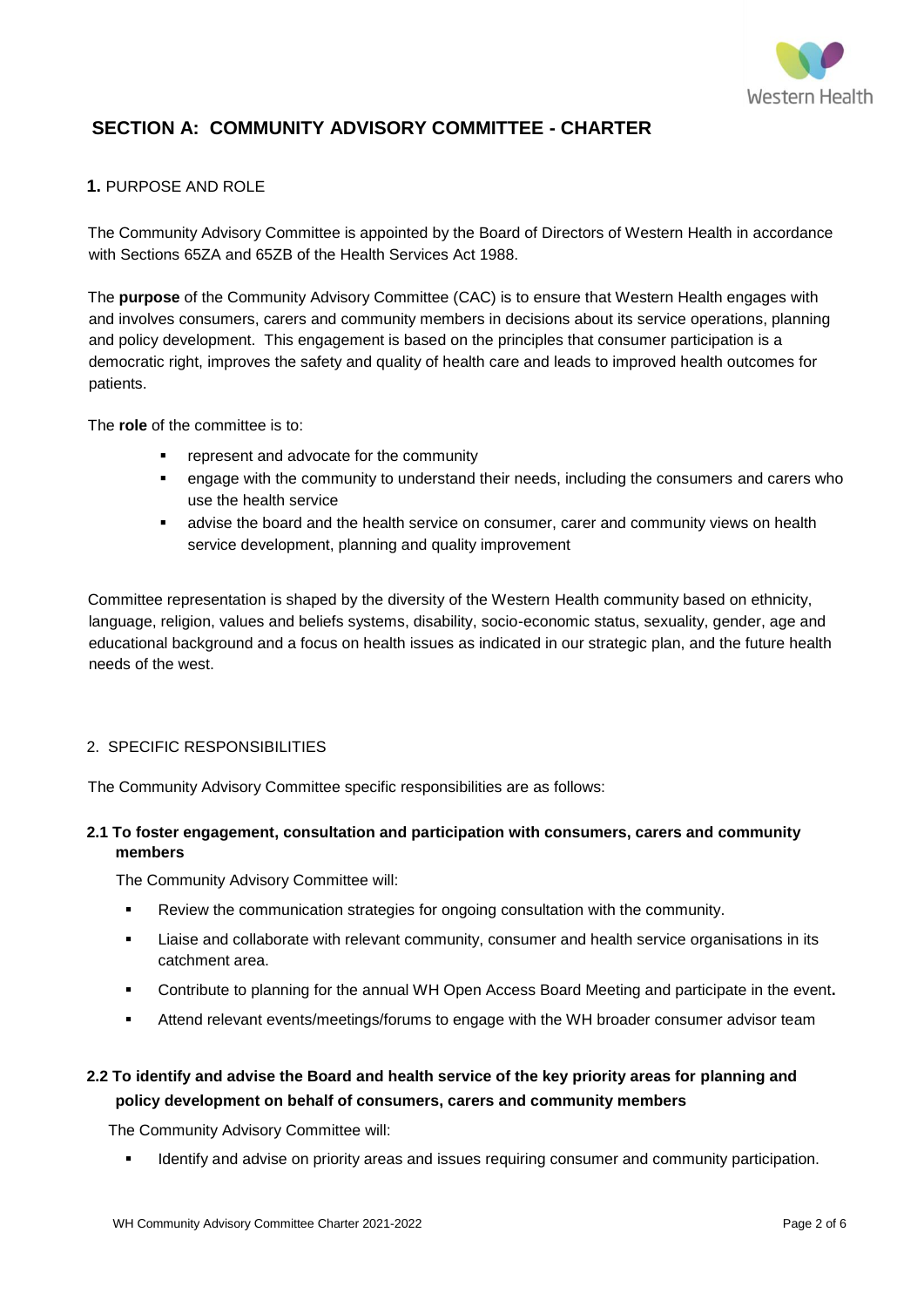

- Review and monitor the specific needs of disadvantaged, isolated and marginalised consumers and communities, and recommend policy improvements where necessary.
- **EXECONSULTE:** Consult with community members and report on issues
- Make recommendations for improvement to Western Health and the Board

#### **2.3 To facilitate the integration of consumer, carers and community views with Western Health service delivery initiatives**

The Community Advisory Committee will:

- Monitor consumer, carer and community views so they are recognised and reflected in service delivery initiatives where necessary.
- Assist in the identification of development and training needs in relation to consumer, carer and community participation. Monitor Standard 2 of the National Safety and Quality Health Service Standards**.**
- **EXECONS** Consider input from the following advisory groups communicated through their minutes, workplans or as a verbal report:
	- o Aboriginal Health Steering Committee
	- o Victorian Comprehensive Cancer Centre Consumer Advisory Group
		- o LGBTI working group

Work with other internal committees and advisory groups when required. This could include, but is not limited to:

- o The Quality and Safety Committee
- o The Primary Care and Population Health Advisory Committee
- o Best Care Committees

## <span id="page-2-0"></span>**SECTION B: COMMUNITY ADVISORY COMMITTEE – OPERATING GUIDELINES**

#### <span id="page-2-1"></span>1. MEMBERSHIP

- The Committee will be comprised of eight to twelve community members who will represent a diverse community perspective. Members should be active in the community with strong community networks and an understanding of local issues.
- At least two Board Directors will be appointed to the Committee by the Board.
- Appointment to the Committee must be in line with the Health Service Act 1988 Section 65ZB:

In appointing a person to the Community Advisory Committee a board must give preference to a person:

- a. Who is not a registered provider within the meaning of the Health Services (Conciliation and Review) Act 1987 appendix 3.
- b. Who is not currently or has not recently been employed or engaged in the provision of health services.
- The Chair of the Board, in consultation with the Directors, will appoint the Chair of the Community Advisory Committee, who will not be the Chair of the Board.
- The Manager, Consumer Partnerships, who will act as the Committee Secretariat, is required to attend each meeting as a non-voting attendee.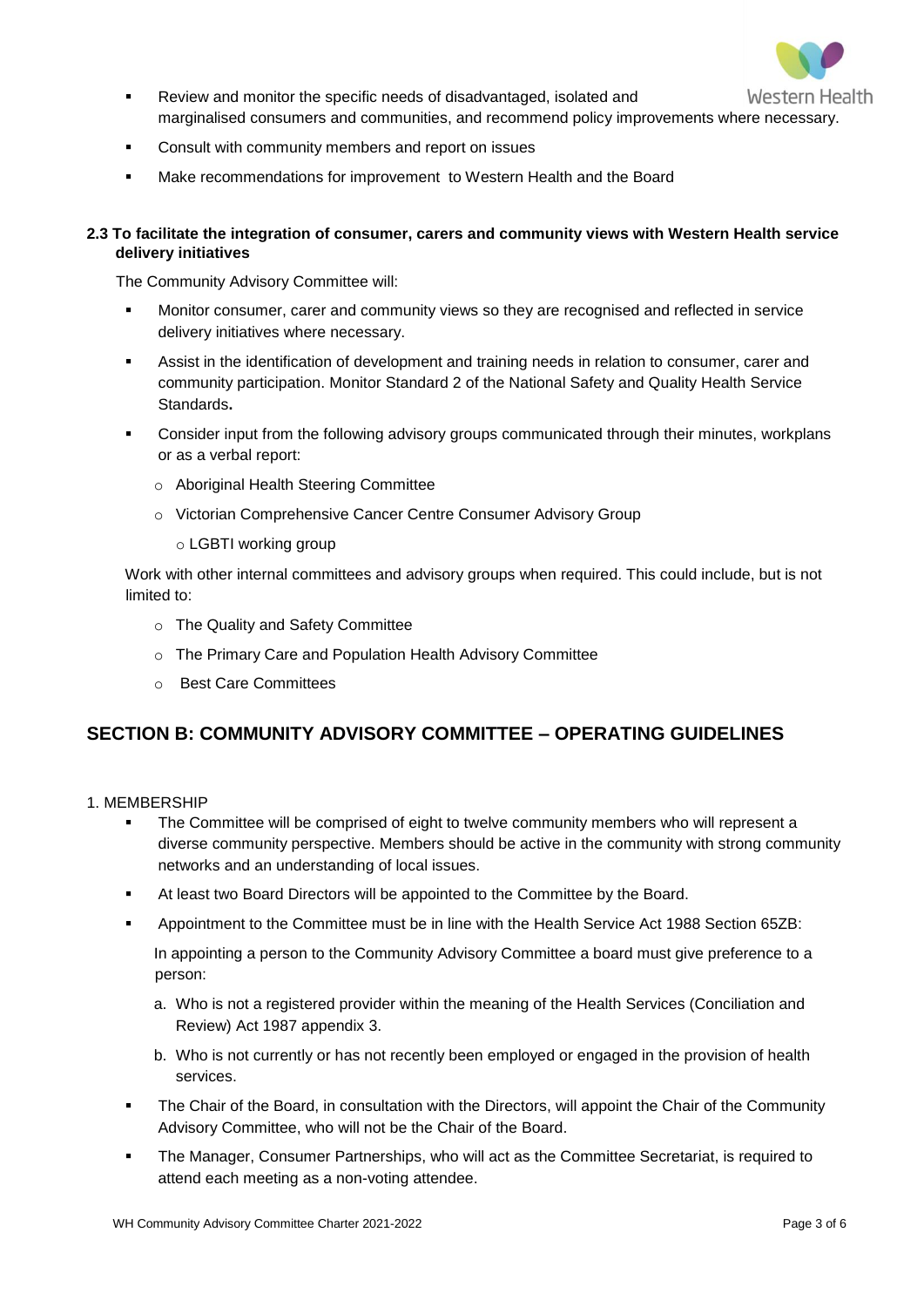

- **The Committee Executive Director Sponsor Executive Director Nursing &** Midwifery, is required to attend each meeting as a non-voting attendee.
- The Committee Chair will facilitate and chair the meetings of the Community Advisory Committee.
- **The Committee Chair will set the agenda and workplan with input from the Committee Members**
- **The Committee Chair and the Executive Sponsor, in consultation with the members will extend an** invitation to Western Health staff to attend as required.
- All Board Directors are welcome to attend any Community Advisory Committee meeting as nonvoting attendees.
- **The Chief Executive Officer is welcome to attend any Community Advisory Committee meeting as** non-voting attendee.
- Community member appointments will generally be for a period of three years. Appointments will be staggered to ensure incremental membership renewal, diversity of representation, and adaption to changing demographic needs. A further three year appointment may be offered as appropriate.
- Members are expected to attend a minimum of 75% of meetings per year
- **The Board of Directors shall review the Community Advisory Committee membership annually**

#### <span id="page-3-0"></span>2. POWERS AND AUTHORITY

- The Board authorises the Community Advisory Committee to perform activities within its Charter, seek information internally or externally, and where necessary obtain external advice from key community and professional groups.
- The Committee is a high level committee which is appointed in an advisory capacity to the Board and the health service. It has no executive authority.

#### <span id="page-3-1"></span>3. OPERATIONS

- The Community Advisory Committee will meet at least quarterly with maximum of six meetings per year
- For any resolution of the Committee to be carried, it must be supported by a simple majority of those members present and voting. A Member has the right to abstain from voting on any resolution. There is no provision for absent Members to provide a proxy to another Member in attendance.
- A quorum shall consist of at least four community members and one Board Director member of the **Committee**
- The Chair has a casting vote, in addition to the Chair's vote as a member of the committee, should it be required.
- As a Board Sub Committee the CAC will undertake a review of strategic risks related to its areas of responsibility annually and report to the Western Health Audit and Risk Committee.

#### <span id="page-3-2"></span>4. AGENDA AND MINUTES

- Meeting documentation including the agenda, minutes of the previous meeting and other relevant documents will be distributed to the Committee members and attendees 5 working days prior to the meeting.
- An annual workplan will be prepared outlining the key dates of each meeting and significant matters to be discussed.
- **The proceedings of all meetings will be minuted to reflect the work undertaken by the Committee,** and provided to the Board at its next meeting.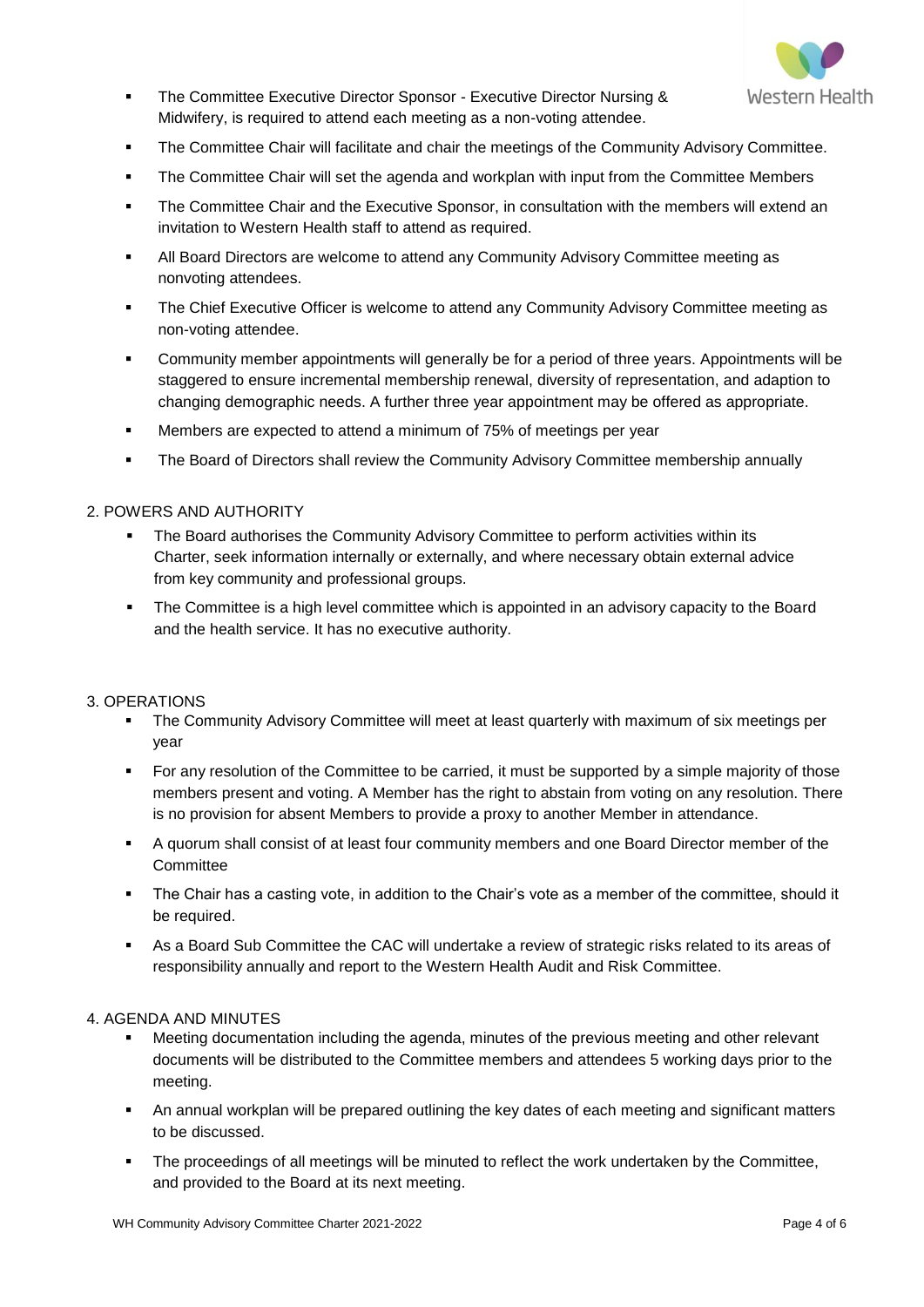

<span id="page-4-0"></span>5. PERFORMANCE

 The Committee will conduct an annual review of its Charter, workplan and performance, and provide recommendations to the Board for consideration.

### <span id="page-4-1"></span>**SUPPORTING INFORMATION**

<span id="page-4-2"></span>**Definitions** 

- Communities may be defined in terms of ethnicity, language, age, and gender, specific illness, sexual preference, geographical area or disability
- Consumers refer to patients, users or potential users of the health service
- Carer refers to family members, partners or friends providing unpaid care to Consumers, Carers and Community members/patients
- Cultural diversity refers to but is not limited to diversity which encompasses, ethnicity, language, disability and sexual preference, age, gender and socio economic status or religion · Linguistic diversity refers to languages other than English.

#### <span id="page-4-3"></span>References

- Building your healthy community: A guide for health service community advisory committees, Safer Care Victoria, State Government of Victoria, Melbourne, 2020 <https://www.bettersafercare.vic.gov.au/>
- Partnering in healthcare: A framework for better care and outcomes, Safer Care Victoria, State Government of Victoria, Melbourne, 2019 <https://www.bettersafercare.vic.gov.au/>
- Health Service Act 1988 (Vic) s65ZA and s65ZB [http://classic.austlii.edu.au/au/legis/vic/consol\\_act/hsa1988161/s65zb.html](http://classic.austlii.edu.au/au/legis/vic/consol_act/hsa1988161/s65zb.html) [http://classic.austlii.edu.au/au/legis/vic/consol\\_act/hsa1988161/s65za.html](http://classic.austlii.edu.au/au/legis/vic/consol_act/hsa1988161/s65za.html)
- Australian Commission on Safety and Quality in Healthcare 2017, Standard 2, National Safety and Quality Health Service Standards (second edition), ACSQHC, Sydney. <https://www.safetyandquality.gov.au/>
- Western Health Strategic Plan 2021-2023 <https://www.westernhealth.org.au/>